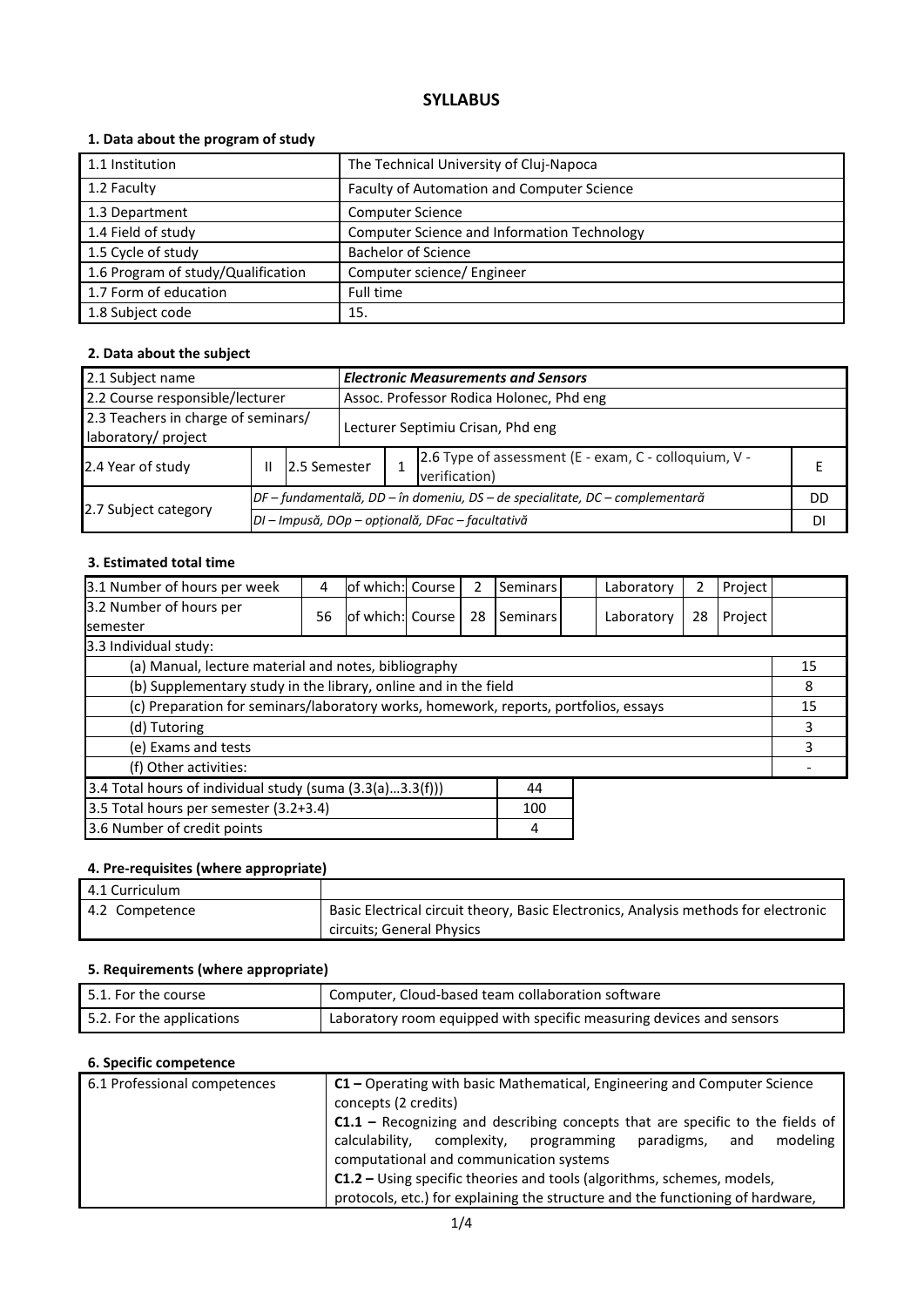|                       | software and communication systems                                                                                                                   |
|-----------------------|------------------------------------------------------------------------------------------------------------------------------------------------------|
|                       | $C1.3$ – Building models for various components of computing systems                                                                                 |
|                       | <b>C1.4</b> – Formal evaluation of the functional and non-functional characteristics of<br>computing systems                                         |
|                       | C1.5 - Providing a theoretical background for the characteristics of the<br>designed systems                                                         |
|                       | C2 – Designing hardware, software and communication components (2 credits)                                                                           |
|                       | <b>C2.1</b> – Describing the structure and functioning of computational,                                                                             |
|                       | communication and software components and systems                                                                                                    |
|                       | <b>C2.2</b> - Explaining the role, interaction and operation of hardware, software and<br>communication components                                   |
|                       | <b>C2.3</b> – Construction of hardware and software components of computing<br>systems using design methods, languages, algorithms, data structures, |
|                       | protocols and technologies                                                                                                                           |
|                       | <b>C2.4</b> – Evaluating the functional and non-functional characteristics of the                                                                    |
|                       | computing systems using specific metrics                                                                                                             |
|                       | <b>C2.5</b> – Implementation of hardware, software and communication components                                                                      |
| 6.2 Cross competences | N/A                                                                                                                                                  |

# **7. Discipline objective (as results from the** *key competences gained***)**

| 7.1 General objective   | To provide a foundation in important topics of engineering system<br>instrumentation such as: metrology, measurement techniques, electronic<br>measurement devices, sensors principles and applications, virtual<br>instrumentation                                                        |
|-------------------------|--------------------------------------------------------------------------------------------------------------------------------------------------------------------------------------------------------------------------------------------------------------------------------------------|
| 7.2 Specific objectives | To provide principle knowledge, practical training and measurement best<br>practice regarding the instrumentation systems<br>To provide knowledge about sensors in order to perform the documentation,<br>implementation, and development of complex equipment and measurement<br>devices. |

# **8. Contents**

| 8.1 Lectures                                                         | Hours          | Teaching methods        | <b>Notes</b> |
|----------------------------------------------------------------------|----------------|-------------------------|--------------|
| Measurement fundamentals. Terms and definitions. The structure       | 2              |                         |              |
| of a complex instrumentation system. Sensors                         |                |                         |              |
| Fundamentals of Metrology. Measurement Units. Measurements           |                |                         |              |
| Standards. Traceability. Measurement terminology. Errors and         | $\overline{2}$ |                         |              |
| Uncertainties. The Measuring Instrument Specifications.              |                |                         |              |
| Random Errors Analysis. Basic Concepts in Probability. Normal        |                | Presentation,           | The lectures |
| Distribution. Central Limit Theorem. The Evaluation of               | $\overline{2}$ | heuristic conversation, | are taught   |
| Uncertainties in Measurements                                        |                | exemplification,        | online       |
| Meters. Analog Meters-Classifications and Symbols. Types of          |                | problem presentation,   |              |
| Analog Instruments. Voltmeters. Ammeters. Wattmeters,                | $\overline{2}$ | teaching exercise, case |              |
| Ohmmeters                                                            |                | study, formative        |              |
| Measurements with Bridges and Potentiometers. Wheatstone             |                | evaluation              |              |
| Bridge. Principle. Strain gauge measurement bridges. Types of AC     | $\overline{2}$ |                         |              |
| bridges. Potentiometers.                                             |                |                         |              |
| Amplification in Instrumentation. Operational Amplifiers. Basic      |                |                         |              |
| circuits. Instrumentation Amplifiers. Current to Voltage, Resistance | 2              |                         |              |
| to Voltage Converters. Bridge Amplifiers.                            |                |                         |              |
| Electronic Voltmeters. DC Electronic Voltmeters. Types of AC         |                |                         |              |
| Electronic Voltmeters. Lock-in Amplifiers. Principles and            | $\overline{2}$ |                         |              |
| Applications                                                         |                |                         |              |
| Electronic Counters. Digital measurement of frequency and time       | $\overline{2}$ |                         |              |
| Digital Multi-meters (DMM). Computing Measuring Systems. Data        |                |                         |              |
| Acquisition Boards. Sample and Hold Circuits. Nyquist theorem.       | $\overline{2}$ |                         |              |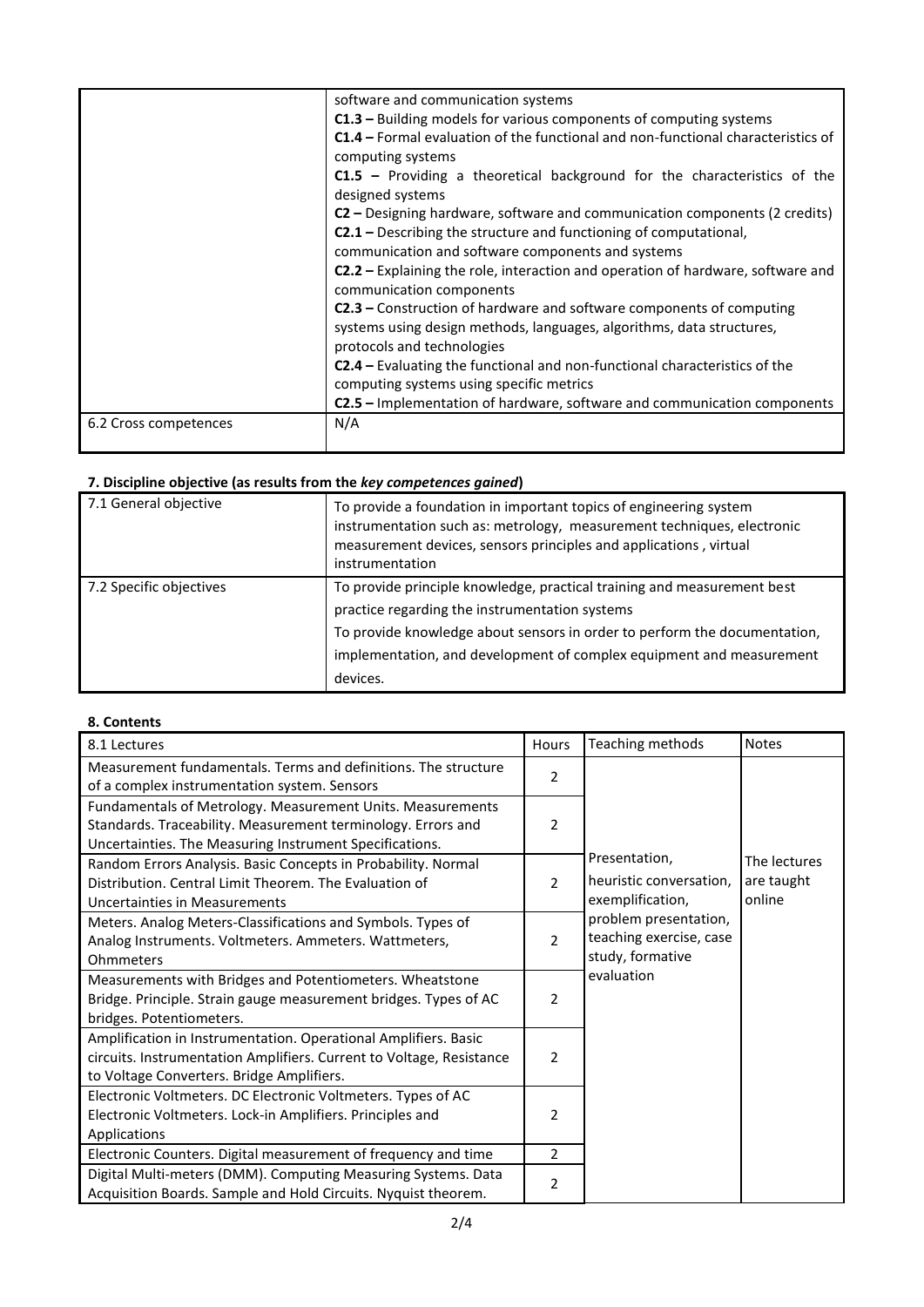| Data Acquisition Boards Components. Digital to Analog Converters.<br>Analog to Digital Converters. Virtual Instruments  | $\overline{2}$ |                  |              |  |  |  |
|-------------------------------------------------------------------------------------------------------------------------|----------------|------------------|--------------|--|--|--|
| The Analog and Digital Oscilloscopes                                                                                    | $\overline{2}$ |                  |              |  |  |  |
| Transducers, Sensors and Actuators. Terminology. Principles and                                                         | $\overline{2}$ |                  |              |  |  |  |
| Classifications. Analog and Digital Sensors.                                                                            |                |                  |              |  |  |  |
| Analog Sensors. Potentiometers. Variable-Inductance and                                                                 | $\overline{2}$ |                  |              |  |  |  |
| Capacitance Sensors. Temperature sensors.                                                                               |                |                  |              |  |  |  |
| Digital sensors. Encoders. Optical Sensors: Fiber-Optic Sensors,                                                        | $\overline{2}$ |                  |              |  |  |  |
| Light sensors                                                                                                           |                |                  |              |  |  |  |
| Bibliography                                                                                                            |                |                  |              |  |  |  |
| Rodica Holonec, Electrical Measurements and Instrumentation, Editura Mediamira, Cluj-Napoca, 2003, 259 p,<br>1.         |                |                  |              |  |  |  |
| ISBN 973-9357-42-3                                                                                                      |                |                  |              |  |  |  |
| Todoran, Gh., Copandean, R; Masurari Electrice si Electronice. Editura Mediamira; Cluj Napoca. 2003. 282p. ISBN<br>2.   |                |                  |              |  |  |  |
| 973-9357-61-X.                                                                                                          |                |                  |              |  |  |  |
| Dragomir, N.D., TÂRNOVAN, I.G., Crișan, T.E. - Electrical Measurement of Non Electric Quantities. Vol. I. Editura<br>3. |                |                  |              |  |  |  |
| MEDIAMIRA, Cluj-Napoca, România, 2002. ISBN 973-9358-75-6.                                                              |                |                  |              |  |  |  |
| TÂRNOVAN, I. G. - Metrologie electrică și instrumentație. Editura MEDIAMIRA, Cluj-Napoca, România, 2003. ISBN<br>4.     |                |                  |              |  |  |  |
|                                                                                                                         |                |                  |              |  |  |  |
| 973-9357-39-3.                                                                                                          |                |                  |              |  |  |  |
| Munteanu, R., TÂRNOVAN, I.G., Dragomir, N.D., Popovici, O. - Electrotehnică și convertoare energetice. Editura<br>5.    |                |                  |              |  |  |  |
|                                                                                                                         |                |                  |              |  |  |  |
| MEDIAMIRA, Cluj-Napoca, România, 1997.                                                                                  |                |                  |              |  |  |  |
| http://users.utcluj.ro/~tarnovan/Electronic%20Measurements%20and%20Sensors.htm<br>6.                                    |                |                  |              |  |  |  |
| 8.2 Applications - Seminars/Laboratory/Project                                                                          | Hours          | Teaching methods | <b>Notes</b> |  |  |  |
| Analog and Digital Measurement Devices                                                                                  | $\overline{2}$ |                  |              |  |  |  |
| Domain Extension of Analog Measurement Instruments                                                                      | $\overline{2}$ |                  |              |  |  |  |
| Single-phased A.C. Circuits Measurements                                                                                | $\overline{2}$ |                  |              |  |  |  |
| The Wheatstone Bridge                                                                                                   | $\overline{2}$ |                  |              |  |  |  |
| The Oscilloscope. Basics and Measuring Principles                                                                       | $\overline{2}$ |                  |              |  |  |  |
| Virtual Instrumentation: LabView - Basic Operations                                                                     | $\overline{2}$ |                  |              |  |  |  |
| Virtual Instrumentation applications                                                                                    | $\overline{2}$ |                  | Experimental |  |  |  |
| Data Acquisition Systems: Single Sample Acquisition Mode                                                                | $\overline{2}$ |                  | circuits,    |  |  |  |
| Data Acquisition Systems. Signal Processing Applications                                                                | $\overline{2}$ | Onsite & online  | Computer     |  |  |  |
| <b>Temperature Measurement</b>                                                                                          | $\overline{2}$ | applications     | LabView      |  |  |  |
| Level and Flow Measurement                                                                                              | $\overline{2}$ |                  | software, NI |  |  |  |
| <b>Displacement Measurement</b>                                                                                         | $\overline{2}$ |                  | hardware     |  |  |  |
| Angular Speed Measurement                                                                                               | $\overline{2}$ |                  |              |  |  |  |
| Final Assessment of Laboratory Reports<br>Bibliography                                                                  | $\overline{2}$ |                  |              |  |  |  |

1. Rodica Holonec, B. Tebrean, I.G. Tarnovan, Gh. Todoran, Electronic Measurements: Laboratory Manual Editura U.T. PRESS, Cluj-Napoca 2010, ISBN.978-973-662-600

2. Munteanu,R., Dragomir,N.D., TÂRNOVAN,I.G., Holonec,Rodica, Bortoş,P. – Tehnici de măsurare. Îndrumător de laborator. Atelierul de multiplicare al U.T.C.-N., 1995.

*\* Se vor preciza, după caz: tematica seminariilor, lucrările de laborator, tematica și etapele proiectului.*

## **9. Bridging course contents with the expectations of the representatives of the community, professional associations and employers in the field**

The acquired skills will be required of employees who work in designing or testing of sensors and instrumentation systems.

#### **10. Evaluation**

| Activity type | Assessment criteria                                             | Assessment methods | Weight in the<br>final grade |
|---------------|-----------------------------------------------------------------|--------------------|------------------------------|
| Course        | Final exam (E)-Theoretical questions and<br>exercises (3 hours) | Online examination | 80%                          |